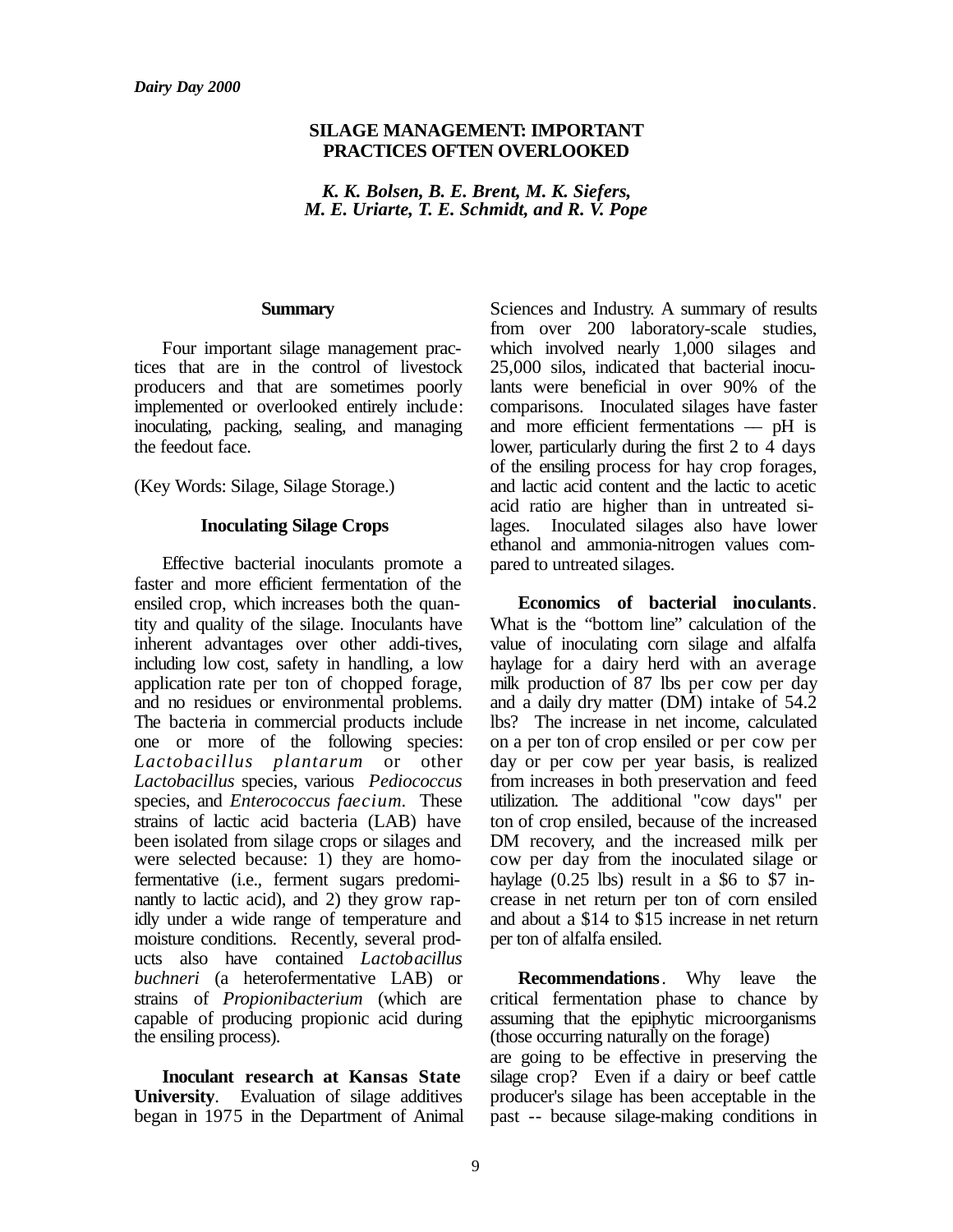most regions of North America are generally good -- there are always opportunities for improvement.

Although whole-plant corn and sorghum ensile easily, research data clearly show that the quality of the fermentation and subsequent preservation and utilization efficiencies are improved with bacterial inoculants. Alfalfa (and other legumes) are usually difficult to ensile because of a low sugar content and high buffering capacity. However, adding an inoculant helps ensure that as much of the available substrate as possible is converted to lactic acid, which removes some of the risk of having a poorly preserved, low-quality silage. Finally, if producers already are doing a good job but using a bacterial inoculant for the first time, they probably will not see a dramatic difference in their silage. But the benefit will be there  $$ additional silage DM recovery and significantly more beef or milk production per ton of crop ensiled.

**Selecting a bacterial inoculant**. The inoculant should provide at least 100,000 and preferably 200,000 colony-forming units of viable LAB per gram of forage. These LAB should dominate the fermentation; produce lactic acid as the sole end product; be able to grow over a wide range of pH, temperature, and moisture conditions; and ferment a wide range of plant sugars. Purchase an inoculant from a reputable company that can provide quality control assurances along with independent research supporting the product's effectiveness.

# **Achieving a Higher Silage Density**

Achieving a high density of the ensiled forage in a silo is an important goal for dairy producers. First, density and crop DM content determine the porosity of the silage, which affects the rate at which air can enter the silage mass at the feedout face. Second, the higher the density, the greater the capacity of the silo. Thus, higher densities typically reduce the annual storage cost per ton of crop by both increasing the amount of crop entering the silo and reducing crop losses during storage. Recommendations

usually have been to spread the chopped forage in thin layers and pack continuously with heavy, single-wheeled tractors. But the factors that affect silage density in a bunker, trench, or drive-over pile silo are not completely understood. Kurt Ruppel (Pioneer Hi-Bred) measured the DM losses in alfalfa silage in bunker silos and developed an equation to relate these losses to the density of the ensiled forage (Table 1). He found that tractor weight and packing time per ton were important factors; however, the variability in density suggested other important factors that were not considered.

In a recent study, Brian Holmes, extension specialist at the University of Wisconsin-Madison, and Rich Muck, agricultural engineer at the U.S. Dairy Forage Research Center in Madison, measured silage densities over a wide range of bunker silos in Wisconsin, and the densities were correlated with crop/forage characteristics and harvesting and filling practices. Samples were collected from 168 bunker silos, and a questionnaire was completed about how each bunker was filled. Four core samples were taken from each bunker feedout face, and core depth, height of the core hole above the floor, and height of silage above the core hole were recorded. Density and particle size also were measured.

The ranges of DM contents, densities, and average particle size observed in the hay crop and corn silages are shown in Table 2. As expected, the range in DM content was narrower for the corn silages compared to the hay crop silages. The average DM content of the corn silages was in the recommended range of 30-35%. But several of the haylages were too wet (less than 30% DM), which can lead to effluent loss and a clostridial fermentation, or too dry (more than 45% DM), which can lead to extensive heat damage, mold, and the risk of a fire. The average DM densities for the hay crop and corn silages were similar and slightly higher than a commonly recommended minimum DM density of 14.0 lb/cu ft. Some producers were achieving very high DM densities, whereas others were severely underpacking. One very practical issue was packing time relative to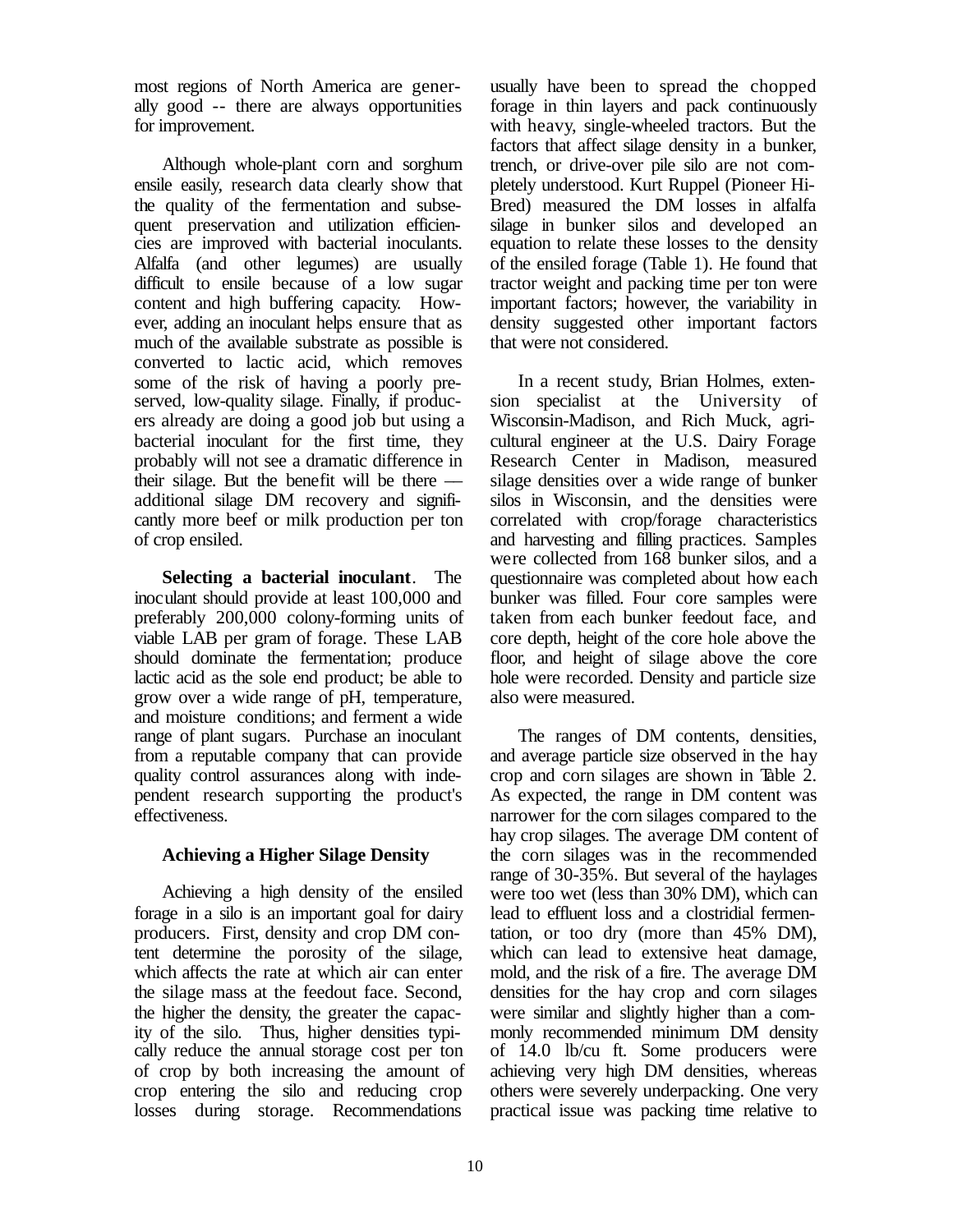the chopped forage delivery rate to the bunker. Packing time per ton was highest (1 to 4 min/ton on a fresh basis) under low delivery rates (less than 30 tons/hr on a fresh basis). Packing times were consistently less than 1 min/ton (on a fresh basis) at delivery rates above 60 tons/hour.

Dairy producers can control several key factors to achieve higher densities, which will minimize DM and nutrient losses during ensiling, storage, and feedout.

**Forage delivery rate***.* Reducing the delivery rate is somewhat difficult to accomplish, because very few dairy producers or silage contractors are inclined to slow the harvest rate so that additional packing can be accomplished.

**Packing tractor weight**. This can be increased by adding weight to the front of the tractor or 3-point hitch and filling the tires with water.

**Number of tractors**. Adding a second or third packing tractor as delivery rate increases can help keep packing time in the optimum range of 1 to 3 minutes per ton of fresh forage.

**Forage layer thickness**. Chopped forage should be spread in thin layers (6 to 12 inches). In a properly packed bunker silo, the tires of the packing tractor should pass over the entire surface before the next forage layer is distributed.

**Filling the silo to a greater depth**. Greater silage depth increases density. But there are practical limits to the final forage depth in a bunker, trench, or drive-over pile. Safety of employees who operate packing tractors and who unload silage at the feedout face becomes a concern. Packing in bunkers that are filled beyond their capacity and the chance of an "avalanche" of silage from the feedout face pose serious risks.

# **Table 1. Dry Matter Loss as Influenced by Silage Density**

| Density<br>(lb of $DM/\text{ft}^3$ ) | DM Loss at 180 Days<br>(% of the DM ensiled) |  |  |
|--------------------------------------|----------------------------------------------|--|--|
| 10                                   | 20.2                                         |  |  |
| 14                                   | 16.8                                         |  |  |
| 16                                   | 15.1                                         |  |  |
| 18                                   | 13.4                                         |  |  |
| 22                                   | 10.0                                         |  |  |

| Table 2. Summary of Core Sample Analysis from the Bunker Silos |                     |              |                        |           |  |
|----------------------------------------------------------------|---------------------|--------------|------------------------|-----------|--|
|                                                                | Hay Crop Silage (87 |              | Corn Silage (81 silos) |           |  |
| Silage Characteristic                                          | Avg                 | Range        | Avg                    | Range     |  |
| Dry matter, %                                                  | 42                  | 24-67        | 34                     | $25 - 46$ |  |
| Density on a fresh basis, lb/cu ft                             | 37                  | 13-61        | 43                     | $23 - 60$ |  |
| Density on a DM basis, lb/cu ft                                | 14.8                | $6.6 - 27.1$ | 14.5                   | 7.8-23.6  |  |

**Table 2. Summary of Core Sample Analysis from the Bunker Silos**